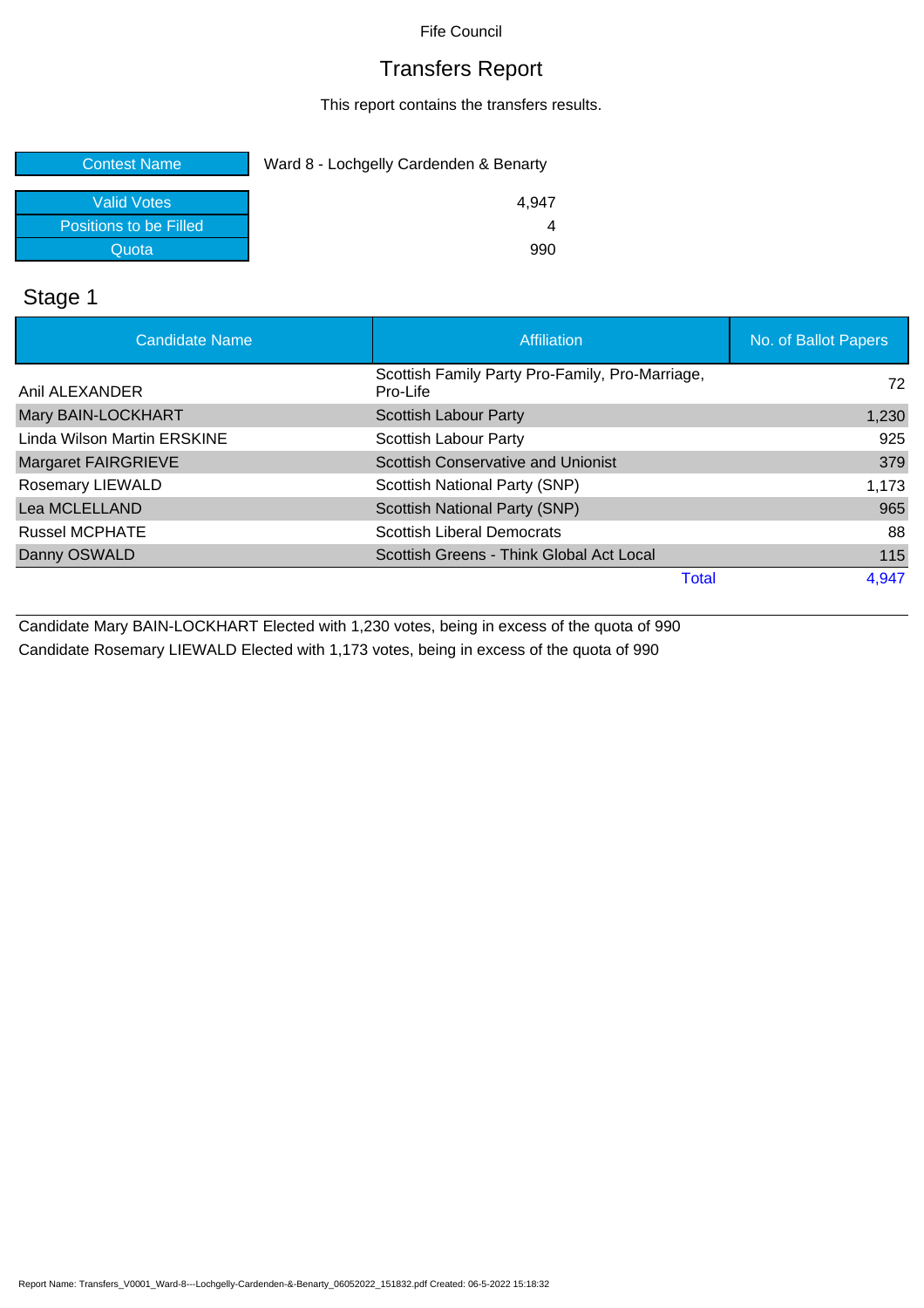#### Fife Council

# Transfers Report

This report contains the transfers results.

## Stage 2 - Surplus of Mary BAIN-LOCKHART 240.00000

| Action                                  | No. of Ballot<br>Papers | <b>Transfer Value</b> | <b>Votes Transferred</b> |
|-----------------------------------------|-------------------------|-----------------------|--------------------------|
| Transfer to Anil ALEXANDER              | 10                      | 0.19512               | 1.95120                  |
| Transfer to Linda Wilson Martin ERSKINE | 975                     | 0.19512               | 190.24200                |
| Transfer to Margaret FAIRGRIEVE         | 31                      | 0.19512               | 6.04872                  |
| Transfer to Lea MCLELLAND               | 94                      | 0.19512               | 18.34128                 |
| <b>Transfer to Russel MCPHATE</b>       | 32                      | 0.19512               | 6.24384                  |
| Transfer to Danny OSWALD                | 11                      | 0.19512               | 2.14632                  |
|                                         |                         |                       |                          |
| No further preference                   | 77                      | 0.19512               | 15.02424                 |
| Not transferred due to rounding         |                         |                       | 0.00240                  |
|                                         | <b>Total</b>            |                       | 240.00000                |

Report Name: Transfers\_V0001\_Ward-8---Lochgelly-Cardenden-&-Benarty\_06052022\_151832.pdf Created: 06-5-2022 15:18:32